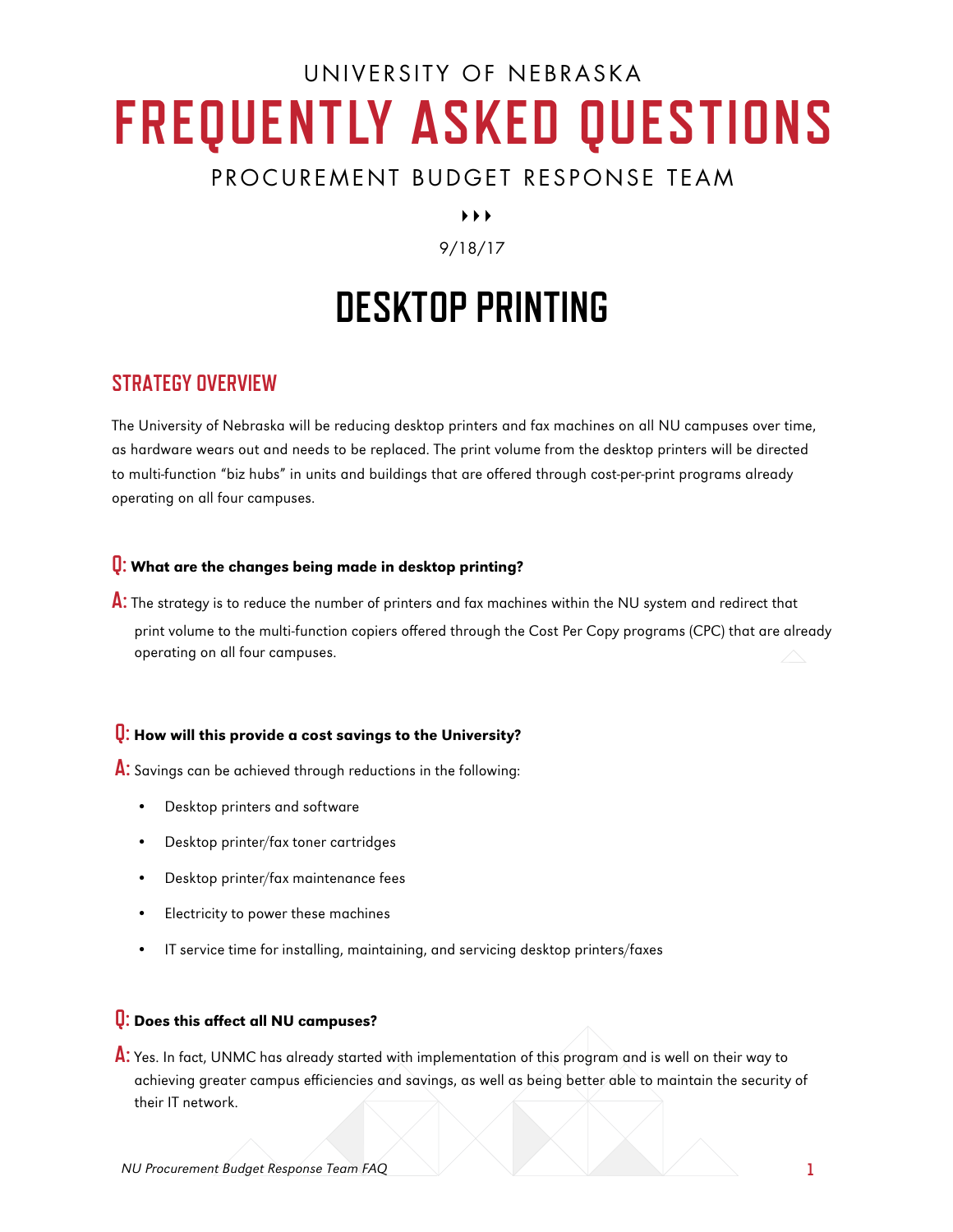### **Q:** Is Central Administration Included?

A: Yes. Central Administration is included, along with all four universities within the NU system.

#### **Q:** What is the process for reducing desktop printers?

**A:** Procurement, IT and Copy Services will work together with operational as well as academic units to map out all existing desktop printers in your department. In consultation with your department administrator, a plan will be developed to reduce the number of printers and reorganize toward multifunction copiers. Over time, we will then work to connect as many people as possible to a multi-function copier.

#### **Q:** How will I print my materials without a desktop printer?

**A:** Work areas will have access to a central multi-function copier. We will work with departments across all campuses to make sure everyone that has the need for a printer has convenient access.

#### **Q:** Will I be without a printer for any time during this transition period?

**A:** No.

# **Q:** I print confidential material for my job. How can I ensure it remains confidential via a centralized printer?

**A:** Multi-function copiers have security features that you can enable so your print jobs only print when you are at the machine and enter your code to release them. We understand this is an important concern and we are gathering additional information to better refine this process. Of course, we will consult with units as we embark on reducing the number of desktop printers on each campus.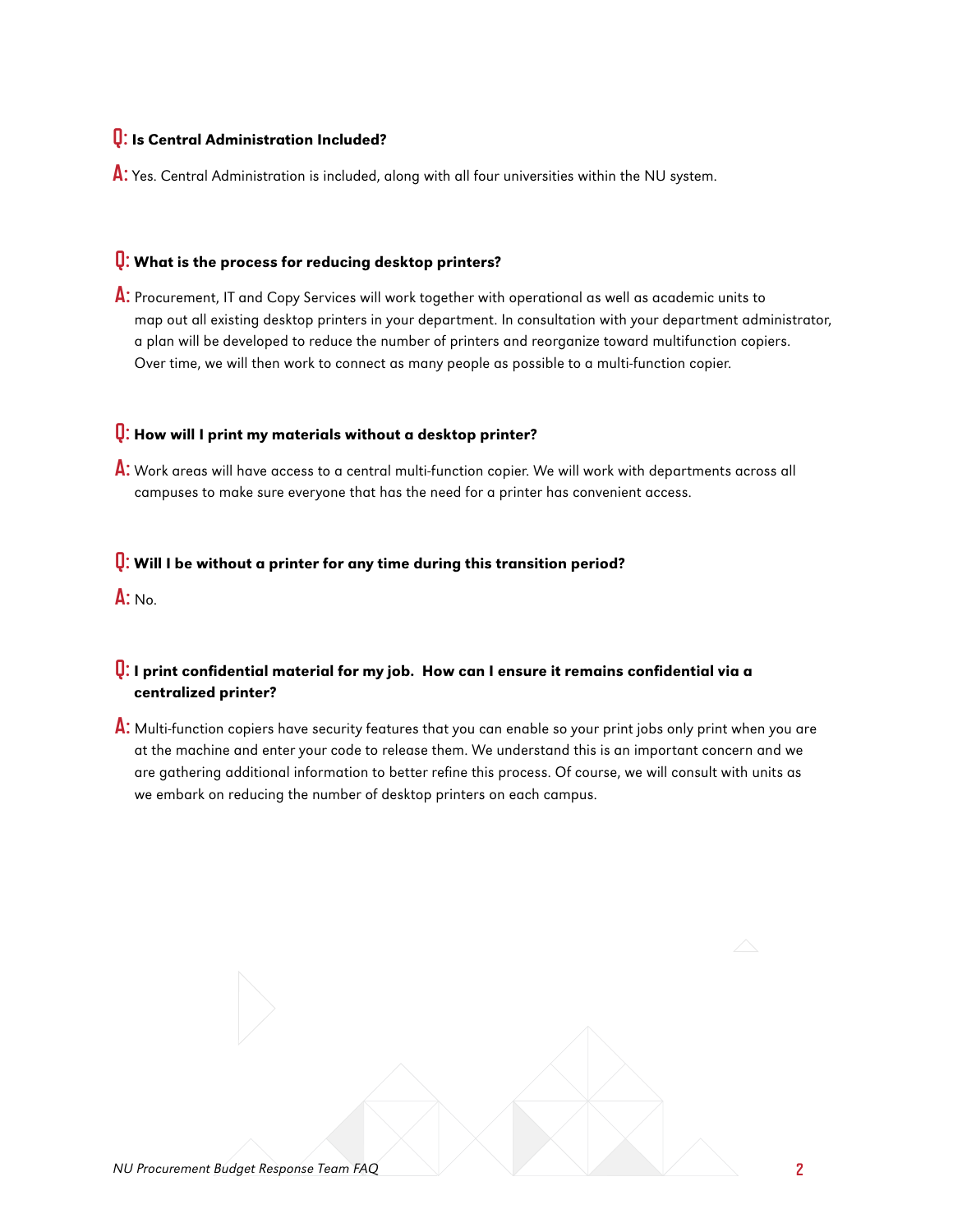# **SUBSTITUTION OF PRIVATE BRAND OFFICE SUPPLIES**

9/18/17

#### $\rightarrow$   $\rightarrow$

# **Q:** What are the changes being made regarding office supplies?

**A:** The strategy is to provide the substitution of name brand products with private brand equivalent products on all four campuses.

### **Q:** What is the timeline?

A: A schedule and process are being developed. We will consult with NU employees as appropriate and anticipate the process to be ready for implementation by January 2018.

#### **Q:** What is the process for substitution of 'name' brand products with 'private' branded products?

**A:** For example, procurement is planning to work with Office Depot to identify more economical choices of 'private' branded supplies based upon data analysis of spend and usage over the past year. There are currently over 15,000 catalog items available—and potentially over 2,000 items items where a lower cost equivalent could be purchased, with no impact on its intended usage. These products will be evaluated for the best potential of use across the NU system.

#### **Q:** Does this affect all NU campuses?

**A:** Yes.

**3**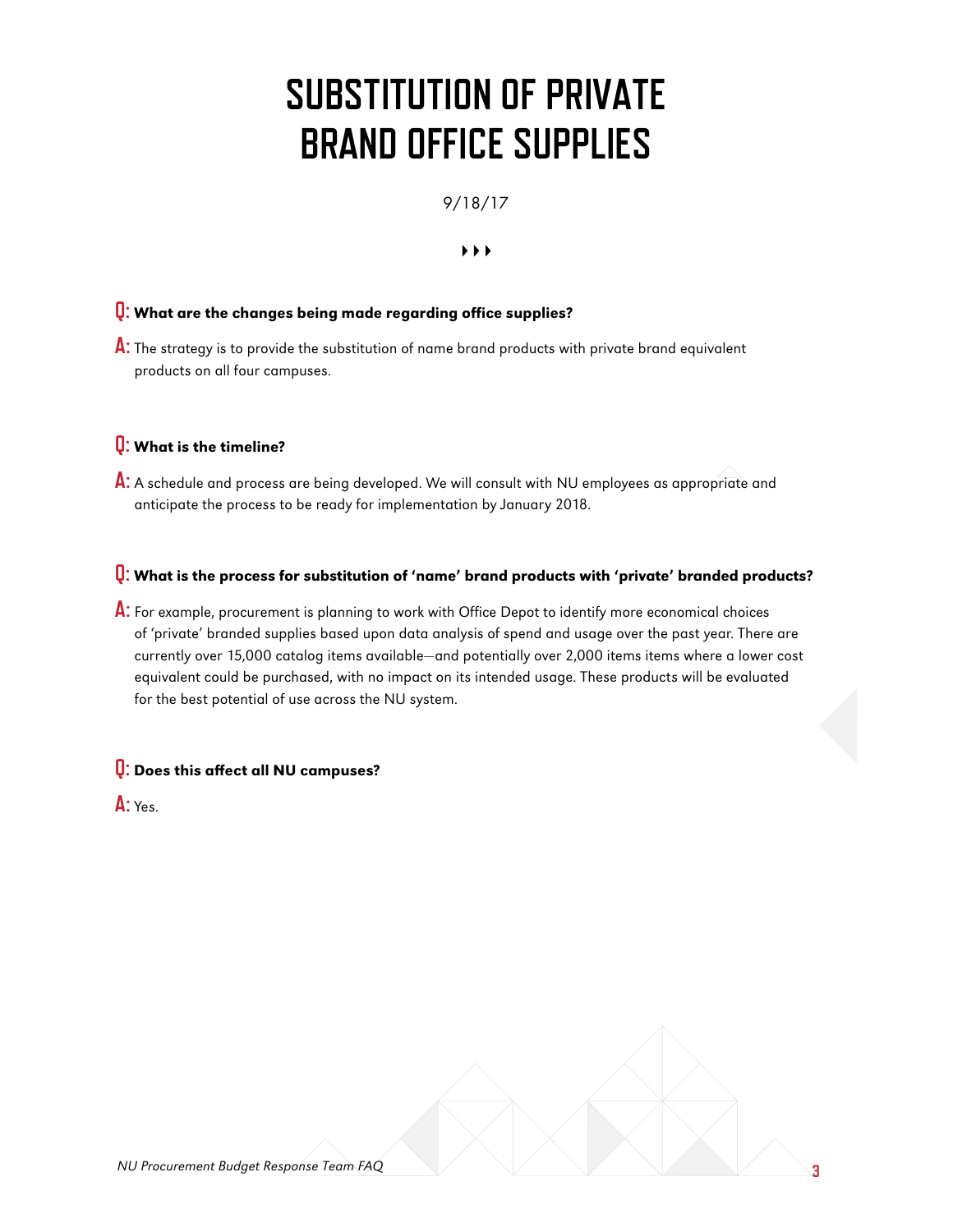# **REDUCE CELL PHONES, DATA PLANS, & INTERNET SERVICES PAID BY THE UNIVERSITY OF NEBRASKA**

9/18/17

 $\blacktriangleright$   $\blacktriangleright$   $\blacktriangleright$ 

# **STRATEGY OVERVIEW**

NU plans to significantly reduce university-paid cell phone or data plan purchases and allowances/stipends for University employees.

# **Q:** Does the university currently pay for cell phones or data plans for employees?

**A:** In some instances, yes. Like many employers, the university has paid for cell phones and data plans for certain employees, although some departments have ended that practice. This proposal would largely end that practice on a consistent basis across the university system through consolidation of multiple campus policies into a single university-wide policy on cell phone/data plan purchases and reimbursements.

### **Q:** When does the change to reduce cell phones, data plans and Internet services paid for by NU go into effect?

**A:** Timing is yet to be determined. For Fall of 2017, we are in a planning and discovery phase of this strategy. Actual specifics regarding implementation and impact will be determined after the planning and discovery phase. There will be ample time for employees and departments to plan to transition.

# **Q:** Does the University have a cellular/internet provider that can offer employees discounted plans?

**A:** Yes. Currently the University of Nebraska-Lincoln has a store registered with the Public Service Commission as a 3<sup>rd</sup> party provider of phone contracts and services.

#### **Q:** My job (security, technology support staff, etc.) requires use of a cell phone. Will there be limited exceptions?

**A:** Part of the planning and discovery phase is to learn more about situations in which the university may need to pay for cellular phones, service and data plans. However, we envision dramatically reducing the number of people who qualify for university-paid plans.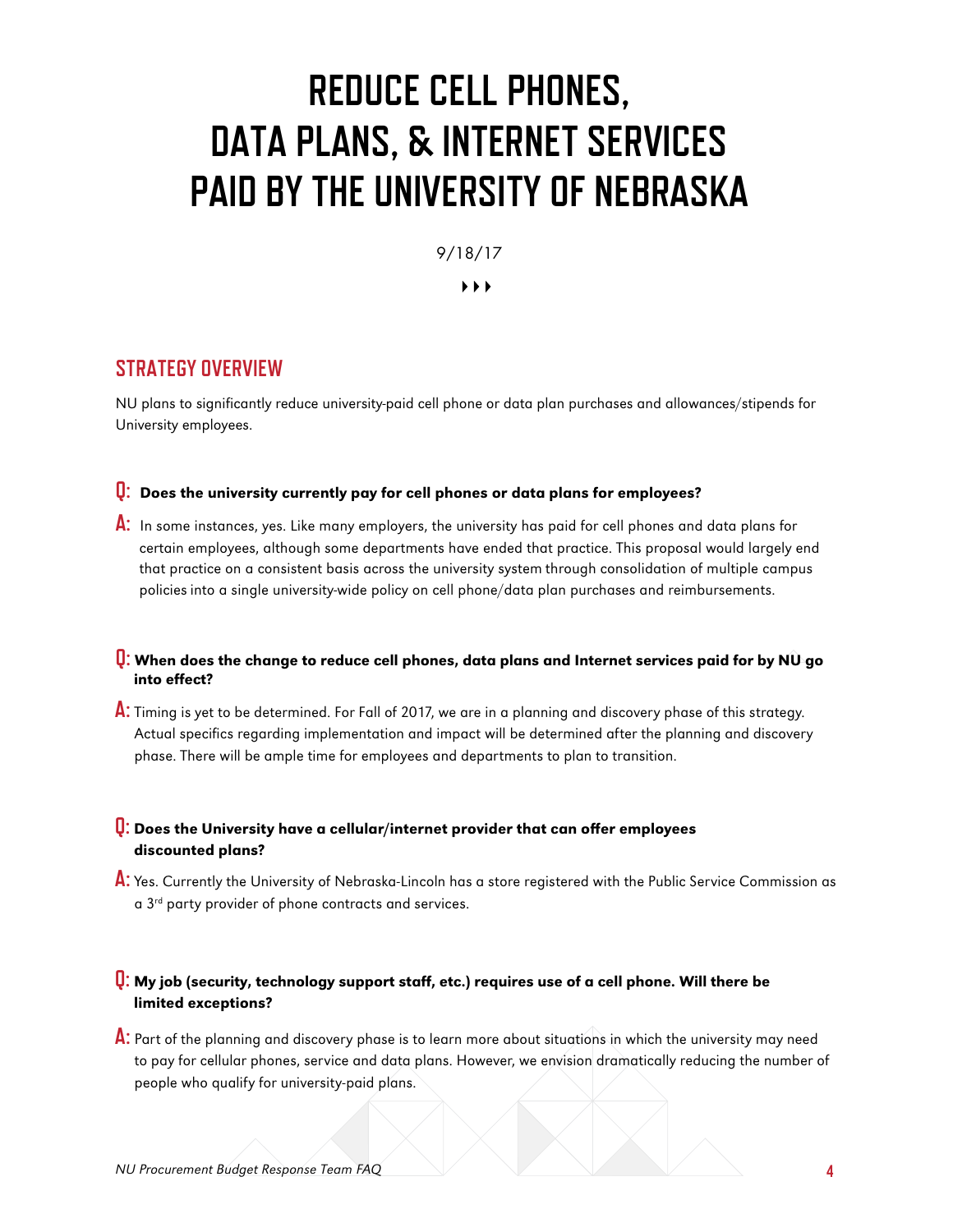# **Q:** I do not own a personal cell phone, but need one to do my job. Do I now have to purchase my own phone?

**A:** Part of the planning and discovery phase is to learn more about situations in which the university may need to pay for cellular phones, service and data plans, but we envision dramatically reducing this need.

#### **Q:** I've had a university-issued phone for years. Can I purchase it from the university?

A: We will determine if this is feasible over the course of the planning and discovery phase of our plan.

#### **Q:** Can I keep my university cell phone if it is paid for by grant money?

**A:** We will determine if this is feasible over the course of the planning and discovery phase, and will communicate that as soon as we have developed an answer in consultation with relevant members of the NU community.

### **Q:** Most of the population owns a personal computer. Will the university also require me to provide my own computer for work?

**A:** This recommendation is in regard to cellular phones, data plans and internet service only. No plans are in place to require employees to provide a personal computer for work.

#### **Q:** What does the university system expect to save with this change?

**A:** Depending on the implementation strategy, the university expects to recover significant savings. The target savings that were included in the BRT recommendation will be validated during the discovery phase.

# **Q:** If I use my personal cell phone for University business, can I deduct these expenses on my tax returns?

**A:** IRS provisions do allow you to claim depreciation on your phone as an "unreimbursed business expense." You can deduct unreimbursed business expenses that amount to more than 2 percent of your adjusted gross income. You should consult with your tax adviser to see if these provisions apply to you.

NU **5** Procurement Budget Response Team FAQ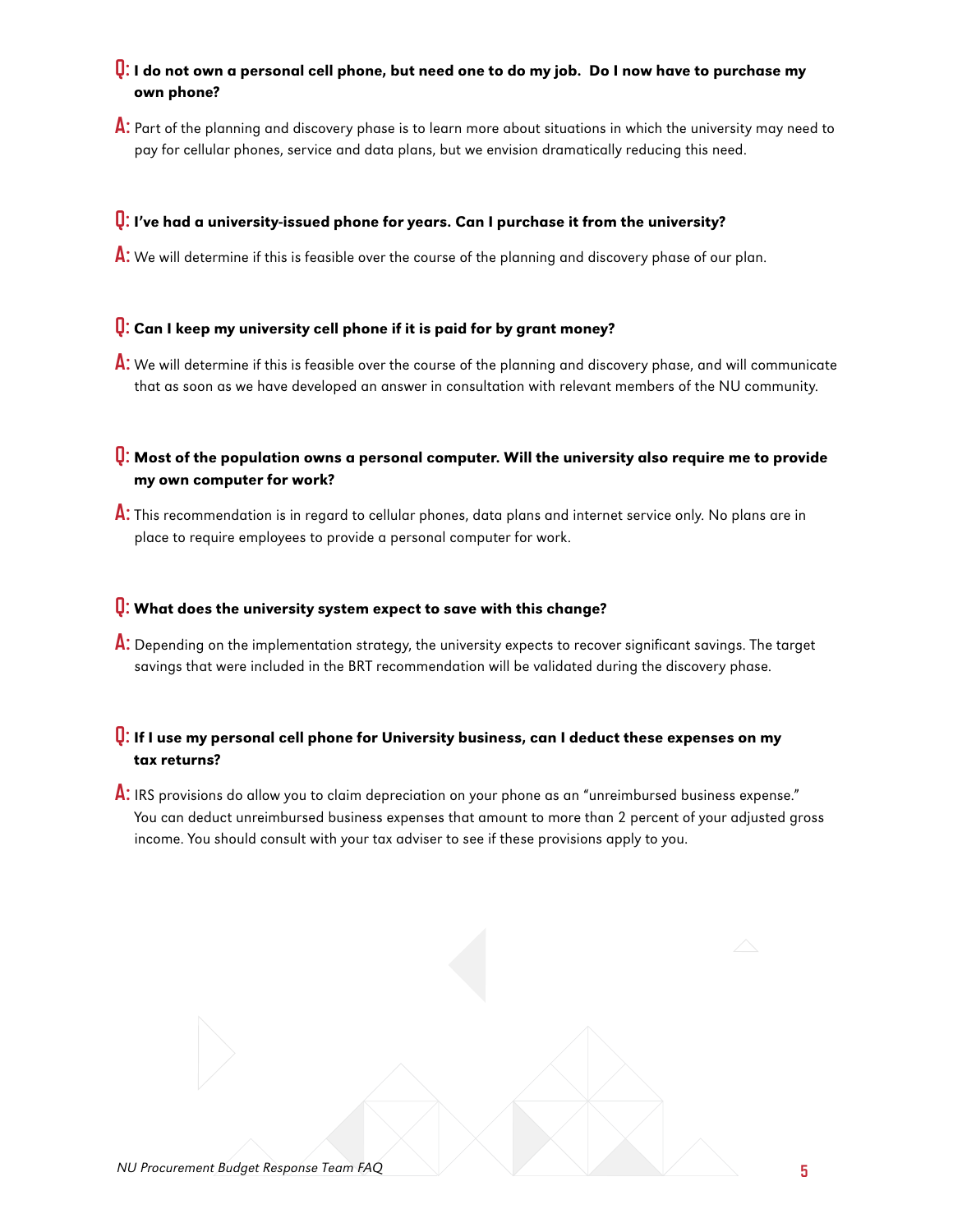# **CENTRALIZED VENDOR RECORD MANAGEMENT**

9/18/17

 $\rightarrow$   $\rightarrow$ 

# **Q:** What is Vendor Record Management?

**A:** The word 'vendor' is a generic term used to describe anyone who provides goods or services. Vendor Record Management allows pertinent information, such as name, address, tax information, etc. to be stored in SAP and ultimately used for purchase orders, invoice payments, employee reimbursements, tax reporting, etc. We are recommending centralizing the management of this information. This will lead to savings through standardization, consistency in policy, and process enhancement.

### **Q:** Who currently maintains the SAP Vendor Master file?

**A:** Designated employees located throughout the four campuses within either Procurement or Accounts Payable currently have access to maintain the SAP Vendor Master file.

#### **Q:** How will this impact people outside of the Procurement or Accounts Payable offices?

**A:** Internal workflow processes associated with vendor maintenance will be re-routed to whomever is identified to handle this task, so departmental users will continue to use the existing online forms to request a vendor or to submit changes for existing vendors.

#### **Q:** When will this change take place?

**A:** An exact date has not yet been established, but the plan is to make this change within the next 30-60 days.